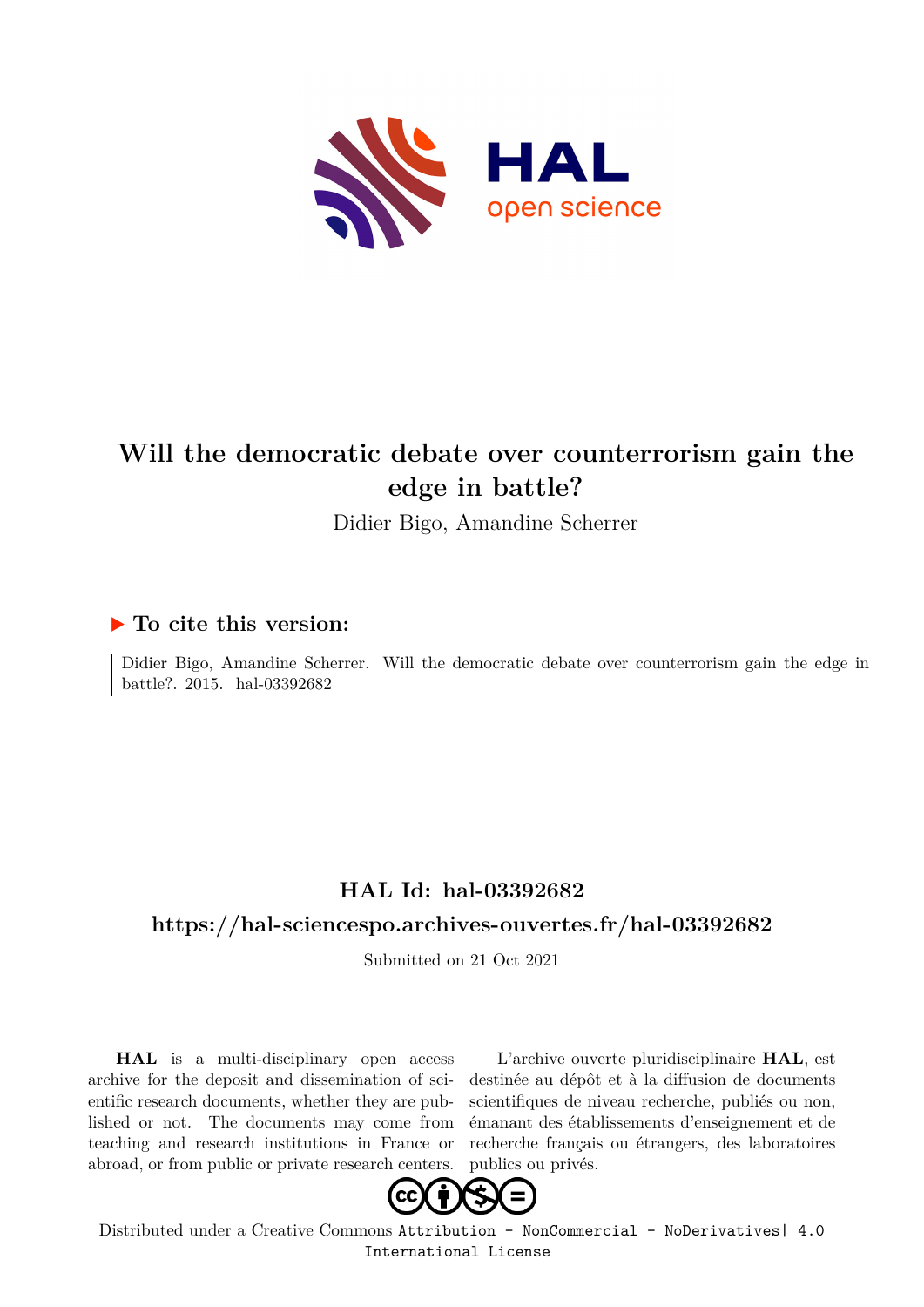# **Will the democratic debate over counterrorism gain the edge in battle?**

opendemocracy.net [/can-europe-make-it/amandine-scherrer-didier-bigo/will-democratic-debate-](https://www.opendemocracy.net/en/can-europe-make-it/will-democratic-debate-over-counterrorism-gain-edge/) overcounterrorism-gain-edge

#### Amandine Scherrer

Didier Bigo, Sciences Po, Centre de recherches internationales (CERI), CNRS, Paris, France

It is our role, as citizens, to scrutinise measures taken in the name of our security and ask, once and for all, for evidenced-based policies: there are no such things as depoliticised and neutral counter-terrorism strategies.



World leaders pose for the cameras in Paris. Public domain.

One can be proud of the chain of solidaristic reactions that emerged in defence of freedom of expression and of the press after the January 7-8 Paris attacks. This sense of pride, however, should not prevent us from looking more closely at the apparent forms of unanimity that were displayed during the massive demonstrations of January 11.

It is our role as citizens to assess the political reactions the attacks triggered and the responses the tragedy prompted. The politics of unanimity all too often erects a folding screen for paranoid politics, predictive logics and generalised suspicion. It is high time to oppose these taken-for-granted logics with the reintroduction of a more critical and sociological reflexivity.

### **The politics of unanimity**

More than three million people took part in unity marches across France on January 11, and more than 40 world leaders joined the start of the Paris march, linking arms in an act of solidarity. An early form of unanimity displayed in those demonstrations evolved around the defence of a culturally enshrined form of secularism. This solidarity drive, however, gradually lost its strength and inevitably raised debates not only in France but everywhere in the world (including in openDemocracy columns) about the content of *Charlie Hebdo* and the singular French concept of *laicité*. The ambiguities of 'Je suis Charlie' certainly merit further analysis at some future point. What we can say however, is that whatever its ambivalence, this first response is clearly distinct from the unanimity displayed by the world leaders' coalition.

Who is this 'we' who led the procession and spoke in our names? Despite the efforts of the media to describe the upsurge of solidarity as a unique and moving example of popular and diplomatic consensus, the way in which decisive political negotiations were planned straight after the attacks clearly suggest that quite a number of political leaders gathering in Paris seized the opportunity to push specific agendas in the field of counterterrorism. This second form that unanimity took is equally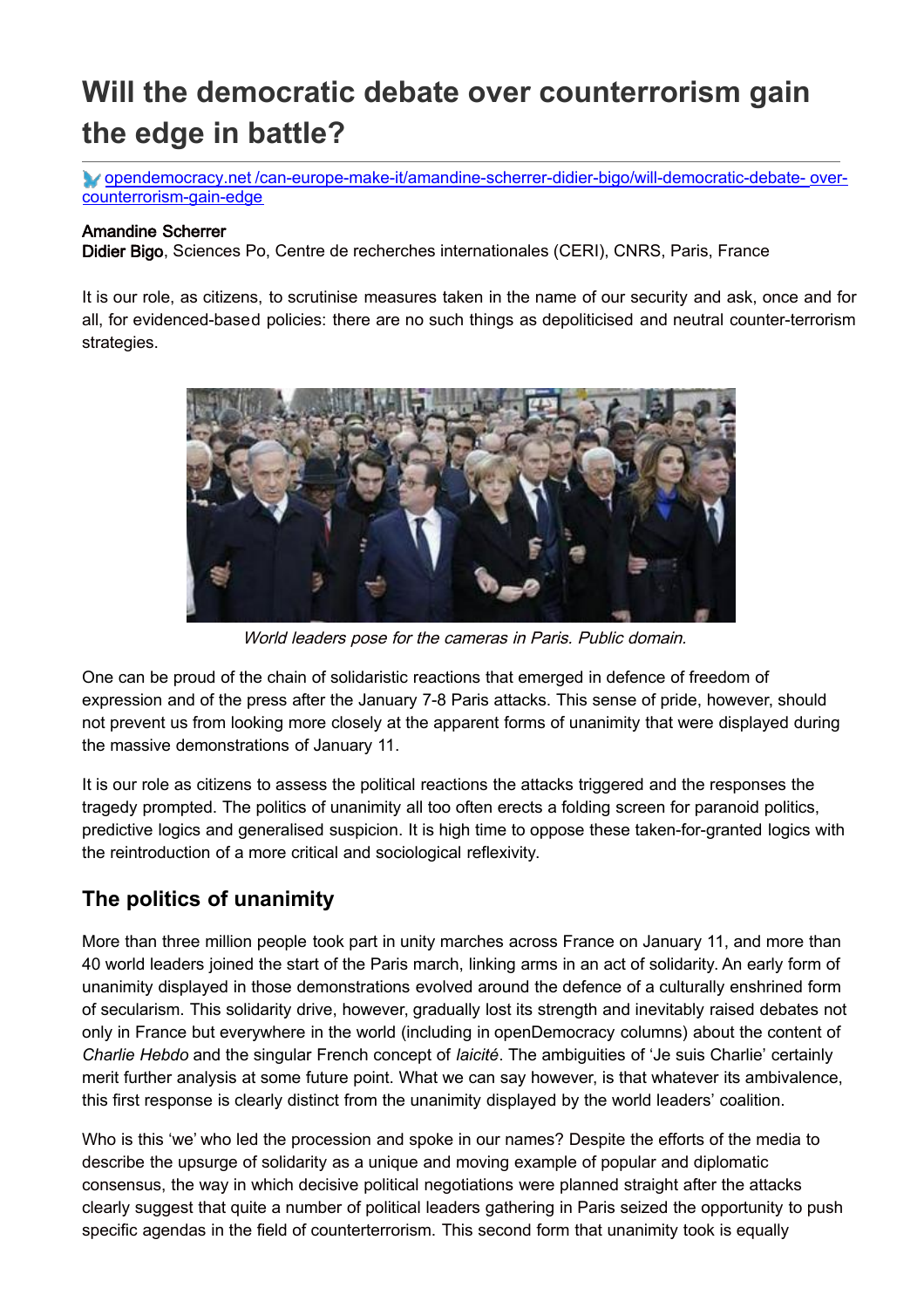ambivalent. Behind the scenes, there are four distinct conceptions of what antiterrorism should be that are at stake here.

The first is linked to the Schmittian state of exception, *i.e.* as a capacity of the sovereign to transcend the rule of law in the name of the public good. What was implemented in the US after 9/11 – the *Patriot Act* - is exactly that: a series of emergency measures that gave full authority to the executive. The Obama administration, by making some adjustments to this state of exception and showing more restraint, softened the most problematic contours of the *Patriot Act*, without dramatically changing, however, an overall perspective on global counterterrorism.

These adjustments to the state of exception doctrine signal a second conception of antiterrorism which can be found at the transatlantic and at the European level. This version is not as extreme as the state of exception, but does not prevent the use of exception in ordinary laws. Furthermore, it does share with the first conception a common view about what is at play: a globalised vision of a long-term conflict between "them" – 'the terrorists' – and "us" – the democracies. Here, a geostrategic view of the world is being enacted, in which local clandestine actors are interconnected and allied against us. Therefore, fundamental rights have to adjust to these uncertain times and become flexible: securing our world should come first.

A third conception can be identified, which does not share these globalized views of the world and its manifestations of violence. This conception gives more importance to the local environment and focuses more on ordinary criminals who become ideologically radicalised. According to this account, the threat is more likely to be found in the relationships between petty crimes and banditry, between criminality and the prison world. In that view, fundamental rights and civil liberties are not necessarily suspended; they should be adapted on a case-by-case basis but primarily according to law enforcement needs and requirements.

These three first conceptions are often combined, despite their diverging narratives, in one shared assumption: that the security/liberty equilibrium cannot stand as it is and prevention must be sought through surveillance techniques. They also share a common viewpoint: that too much scrutiny would be a severe impediment to the efficiency of antiterrorism.

A fourth conception is clearly at odds with these understandings of what terrorism is and what counterterrorism should be. This conception understands terrorism as a violence emerging from rather small groups of actors. An escalation of repressive measures is thus far more dangerous than limited propagandising around the deed. Security logics should always respect fundamental rights and the latter must not be weakened by counterproductive construction of an enemy with more powers and support than the reality suggests.

These conceptions have many respective implications in terms of public policies. The two first approaches regard large-scale surveillance at the transnational level as possessing every virtue. Intelligence gathering and sharing at a global scale is here perceived as the only way to profile, anticipate, prevent and counter. Such views are shared among intelligence services, who constantly ask for more power (i.e., with fewer judicial constraints such as individualised search warrants), for more intrusive means (online surveillance, access to private companies' data, as an addition to traditional investigative techniques such as wire tapping or CCTV) to detect, identify, protect.

The approach that favours a "gangsterisation" of terrorism justifies police infiltration and an in-depth knowledge of the terrain (the *milieu*). Its proponents do not advocate for a largescale surveillance and prefer to concentrate their surveillance resources on identified suspects. However, despite real differences, they are often combined, as if they were coherent and perceived as equally efficient. This is particularly evident at the European level, which is strongly influenced by a counterterrorism agenda promoted by successive US administrations, as detailed hereafter.

The last conception that insists on the need to protect liberties and Fundamental Rights relies much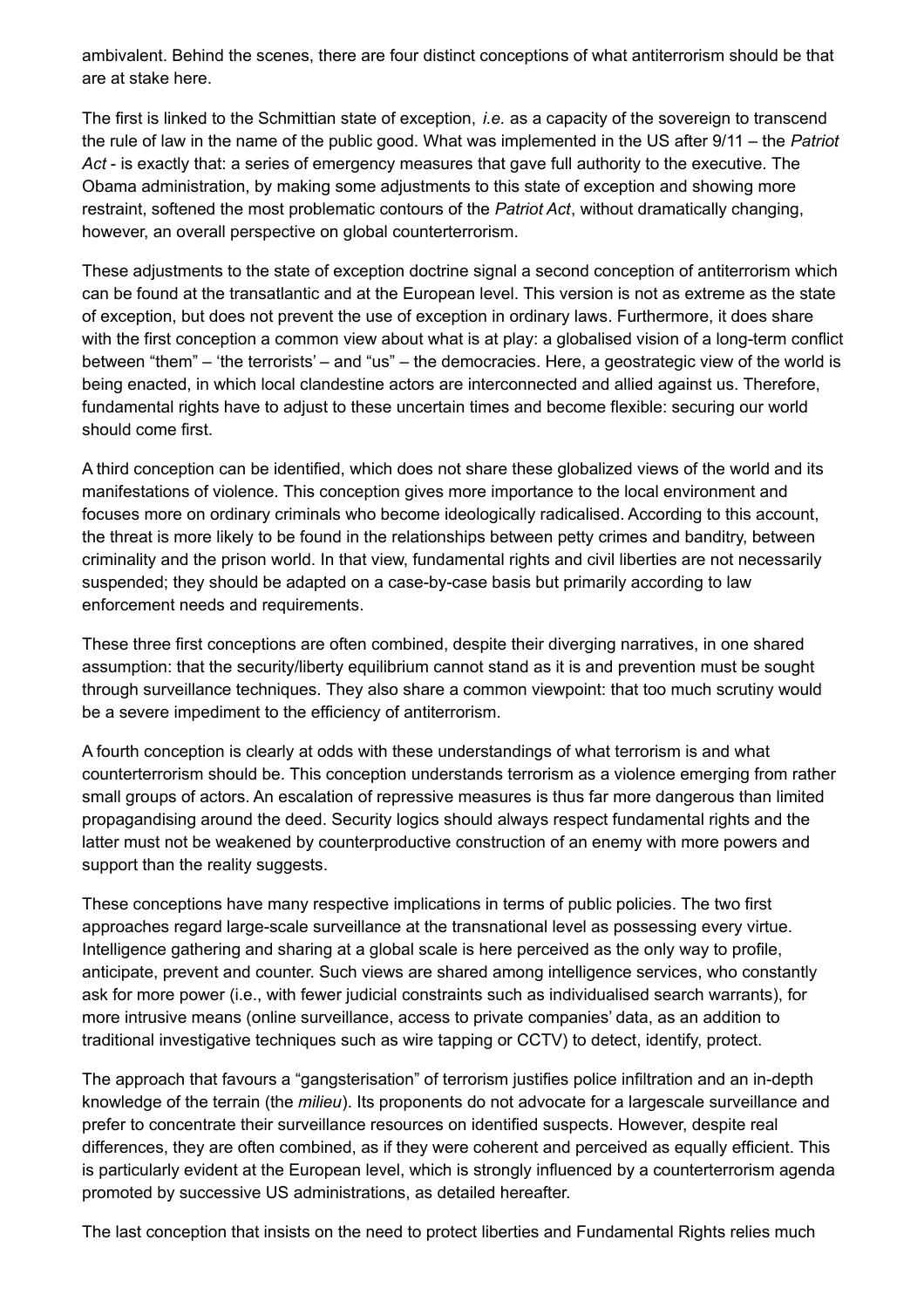more on a judicial form of reasoning which aims at countering security excess by setting up more efficient oversight bodies, by implementing further real time scrutiny of police operations and advocating for more accountability of intelligence services.

What transpires in measures presented at domestic levels across the world, at the transatlantic and at the European level is *de facto* a tension between the three first conceptions. The last option, even if highly pertinent, has too often been marginalised and perceived as the hobgoblin of human rightists. Most of the announcements heard after the attacks echoed a well-known repertoir: the best response to the tragedy is a draconian increase in counterterrorism measures and a reinforcement of transnational intelligence cooperation.

### **Intelligence: mould and mother of all the virtues?**

The mobilisation that arose in the aftermath of the January Paris attacks gave a first-class boost to old debates and recycled measures that have previously encountered considerable political resistance. Instead of stepping back and analysing what actually happened in Paris, most political actors would rather focus on what is supposed to matter: the enhancement and reinforcement of intelligence gathering and sharing at the international level.

Of significant importance here is the EU passenger name record (PNR) debate. Unsurprisingly, a meeting on the EU PNR system has been planned, despite political deadlock at the European Parliament. At the heart of this well-disputed proposition aimed at complementing US PNR and promoting transatlantic intelligence sharing, lie the two conceptions described earlier that apprehend counterterrorism solely from the perspective of intelligence gathering.

The European Parliament, despite its legitimate concerns over the EU PNR, is immediately billed as a political opponent, the ones who prevent intelligence services from doing their work for the common good. The current context leaves little hope for proponents of the protection of our privacy and civil liberties, despite isolated warnings from EU highranking officials, such as EU Vice President Frans Timmermans who recently declared that "The last thing" Europeans should do is "to change the nature of our open societies as a reaction to this threat. Because then we would play into the hands of these terrorists".

Related controversies have sprung up in the field of data collection and data retention. The ECJ decided last April (2014) to invalidate the 2006 Data Retention Directive. Some claimed that this decision was a clear obstacle to an efficient antiterrorist strategy. Reacting promptly after the Paris attacks, both UK Prime Minister David Cameron and Andrew Parker, the head of MI5, called for Britain's intelligence services to be given new powers to read the contents of citizens' communications, in order to avoid similar "mass casualty attacks" in the UK.

The return of the Snooper's Charter to the political agenda comes as no surprise at all. What happened in Paris opened up a range of political opportunities for David Cameron and the conservatives generally: first of all, to blame, once again, EU courts of justice and defend, once more, British sovereignty. Also, it allows them to damp down the controversies that emerged after Snowden's revelations and the delicate position of GCHQ in that affair. The coming weeks will show if this political opportunism is a credible one, Nick Clegg having declared that « the irony appears to be lost on some politicians who say in one breath that they will defend freedom of expression and then in the next advocate a huge encroachment on the freedom of all British citizens ».

In France, the various declarations that have followed the attacks oscillate between the call for a French *Patriot Act* and more careful approaches. The first claim did not succeed, and is certainly not predominant in the responses that have been given by the French Government. Surveillance and early detection of radicalisation is of course an important component of the catalogue of measures presented by French Prime Minister Manuel Valls on January 21, along with an increase in the budget and human resources for law enforcement services.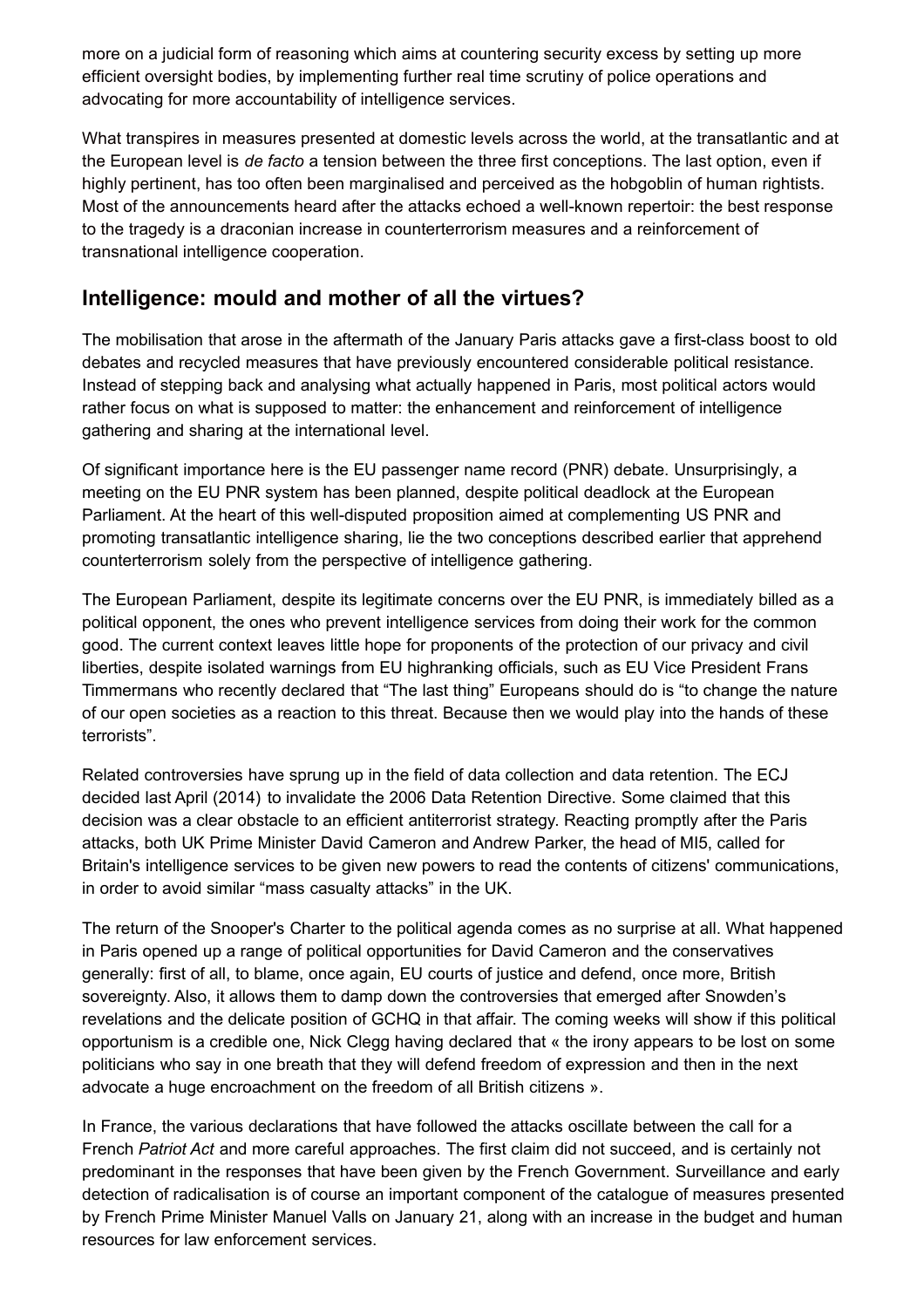Additionally, a new set of surveillance laws will be presented to French MPs at the beginning of March. If this demonstrates once more how the attacks have been an efficient accelerator for renewed counterterrorism measures, a noticeable emphasis has simultaneously been raised on the need to frame these measures properly and ensure legal safeguards and more scrutiny. However, little can be said before the actual draft law is there to discuss.

Whatever measures will be adopted at the French or at the European level beyond the "announcement effect", our responsibility is to critically engage with them. Past experiences and lessons learned should enlighten us. It is our role, as citizens, to scrutinise measures taken in the name of our security and ask, once and for all, for evidenced-based policies.

### **The democratic debate must prevail**

The days that have followed the Paris attacks have triggered a wide array of expert discourses on issues as diverse and complex as 'djihadism', radicalisation, conflicts in the Middle East, crime, border controls, the French *banlieu*es, social integration of Muslim populations in Europe, etc. Altogether, these discourses provide very few explanations of what we are actually facing. One can linger indefinitely on building up the multifaceted enemy, but perhaps it is time, in a reflexive manner, to question counterterrorism measures, their nature, their technical components, the devices they instigate in our mindset. Common sense deserves here to be given a shake. Counterterrorism measures do not 'naturally' adjust to threats and fears; and they do have performative effects.

There are no such things as depoliticised antiterrorism strategies. Furthermore, counterterrorism measures exacerbate the problems they are supposed to solve. The features of counterterrorism as we have experienced it in the last decades have contributed to fuelling the very process of *mimetic rivalry* described by René Girard<sup>[1]</sup>. By antagonising certain positions, the process of mimetic rivalry precisely exalts the radical difference and an "escalation to extremes", which, in turn, produces attitudes and behaviours far more similar than the actors involved dare to admit. For many years, the sociology of conflicts has offered different perspectives calling for a much more cautious approach, including *vis à vis* the facade of unanimity that too often polarises positions, leading to an escalation of violence and dismissing third parties. This has shown us that antiterrorism is part of the relationship to terrorism, and that respect for the rule of law and the democratic contract is an effective barrier against an escalation of violence.

Breaches in this social contract already appear in the basket of measures proposed in the aftermath of the Paris attack, at the French but also more generally at the European and the transatlantic level. Highly counter-productive consequences can already be anticipated. Can emergency measures and the enlargement of suspicion effectively tackle political violence worldwide and provide more security? Is an ever greater surveillance the ultimate solution?

The call for stronger and tighter surveillance by intelligence services does not only involve a trivial inconvenience for those who have nothing to fear from law enforcement. Surveillance also produces its own victims, as ten years of the war on terror have amply demonstrated.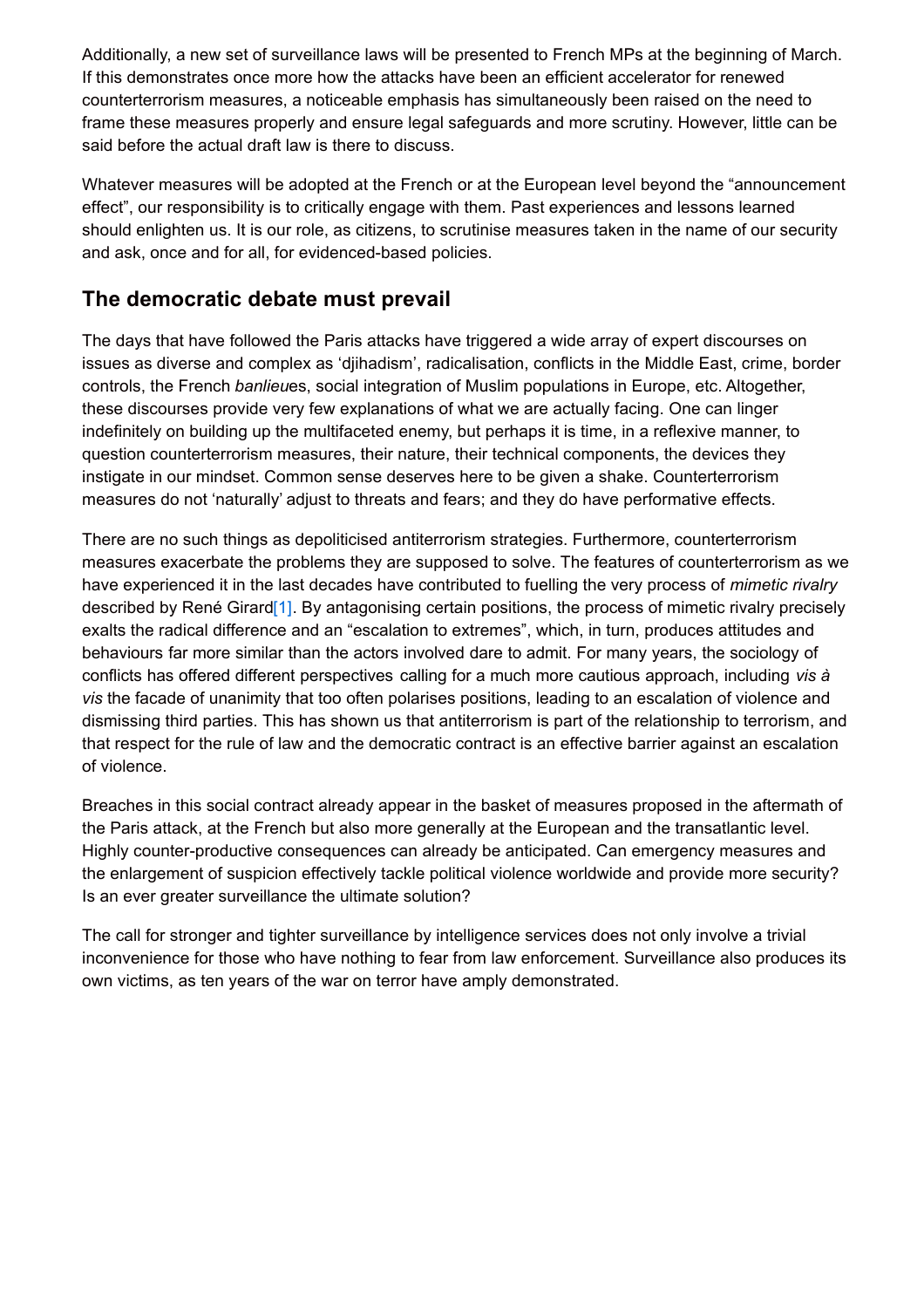

Maher Arar Amnesty campaign. Wikicommons. Some rights reserved.

Investigations have finally uncovered, for instance, how a vast number of detainees in Guantanamo were in fact innocent. Many of the detention orders were based on false allegations, presumed connections, rumours and hearsay. Furthermore, the US Senate Report led by Dianne Feinstein on CIA torture released last December has shown that CIA investigation techniques (harsh interrogations, inhumane treatments and torture) have proved inefficient in the production of useful intelligence and fighting terrorism. Investigations into CIA Renditions also highlighted international complicities in the detention and handling of CIA suspects, leading to severe miscarriage of justice. Al Rawi, Binyam Mohammed in the UK, Maher Arar in Canada, Abu Omar in Italy, Ahmed Agiza or Muhammad al-Zery in Sweden, to name but a few, are no less than victims of the war on terror. They are, above all, the victims of surveillance techniques that have demonstrated their limits.

In 2007, the House of Lords received evidence, some of it conflicting, on the accuracy and reliability of passenger name record (PNR) data. Evidence has shown collateral damage caused by data processing within the PNR database. Here, the above-mentioned case of Maher Arar, a Canadian of Syrian origin who spent almost a year in a Syrian prison cell owing to false conclusions drawn from correct PNR data by US and Canadian enforcement authorities is emblematic. Furthermore, evidence on direct hits achieved by PNR processing is extremely thin. As the House of Lords report reminds us, most of the controversy surrounding PNR data is about the use to which they are put, and the problems that arise in data profiling and data mining, which aim at detecting, with advanced algorithms, characteristics or combinations of characteristics which might identify someone or something as being potentially worth investigation. As repeatedly reported by experts in the field of big data, large volumes of data not only cannot identify potential terrorist plots, but also greatly increase the possibility of false positives and negatives.

Are we really made to believe that an EU PNR and the surveillance of online communications will overcome terrorism? These type of measures, presented as ultimate solutions, precisely contradict, despite its ambiguities and ambivalence, the spirit originally conveyed by 'Je suis Charlie'.